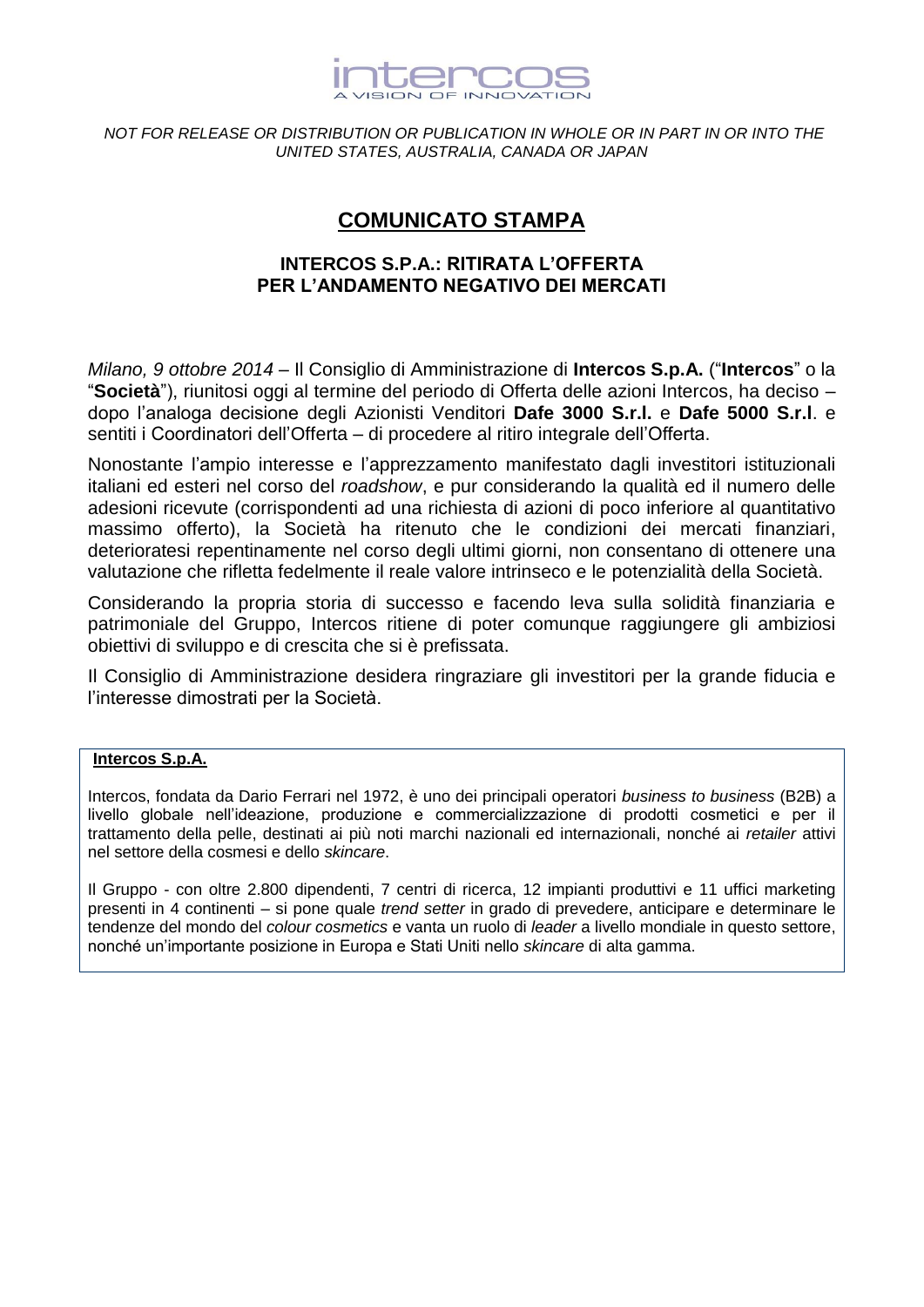

# *NOT FOR RELEASE OR DISTRIBUTION OR PUBLICATION IN WHOLE OR IN PART IN OR INTO THE UNITED STATES, AUSTRALIA, CANADA OR JAPAN*

**Per ulteriori informazioni: Intercos Martin Breuer** *Chief Financial Officer* Tel. 039 6552463 martinbreuer@intercos.it

### **Image Building – Media Relations**

Giuliana Paoletti Tel. 02 89011300 Cell. 335 6551356 [intercos@imagebuilding.it](mailto:intercos@imagebuilding.it) Simona Raffaelli Tel. 02 89011300 Cell. 335 1245191 [intercos@imagebuilding.it](mailto:intercos@imagebuilding.it) Alfredo Mele Tel. 02 89011300 Cell. 335 12145185 [intercos@imagebuilding.it](mailto:intercos@imagebuilding.it)

#### *General legend*

The contents of this announcement have been prepared by and are the sole responsibility of the Company and are subject to change. The information contained herein does not constitute an offer to sell or the solicitation of an offer to buy nor shall there be any sale of the securities referred to herein in any jurisdiction in which such offer, solicitation or sale would be unlawful prior to registration, exemption from registration or qualification under the securities laws of any jurisdiction.

#### *US legend*

This document is not an offer for sale of any securities in the United States. Shares may not be offered or sold in the United States absent registration or an exemption from registration under the U.S. Securities Act of 1933 (the "U.S. Securities Act"). Intercos S.p.A. has not registered and does not intend to register any portion of any offering in the United States or to conduct a public offering of any securities in the United States.

#### *Financial Promotion legend*

This communication is only being distributed to and is directed only at (i) persons who are outside the United Kingdom, or (ii) investment professionals falling within Article 19(5) of the Order and (iii) high net worth entities, and other persons to whom it may lawfully be communicated, falling within Article 49(2)(a) to (d) of the Order (all such persons together being referred to as "relevant persons"). Any investment or investment activity to which this communication relates will only be available to and will only be engaged in with relevant persons. Any person who is not a relevant person should not act or rely on this document or any of its contents.

#### *Advertisement legend*

This document is an advertisement and not a prospectus for the purposes of applicable measures implementing EU Directive 2003/71/EC (such Directive, together with any applicable implementing measures in the relevant home Member State under such Directive, the "Prospectus Directive") and as such does not constitute an offer to sell or the solicitation of an offer to purchase securities.

#### *Public offer legend*

Any offer of securities to the public that may be deemed to be made pursuant to this communication in any EEA Member State that has implemented EU Directive 2003/71/EC (together with any applicable implementing measures in any Member State, the "Prospectus Directive") is addressed solely to qualified investors (within the meaning of Article 2(1)(e) of the Prospectus Directive) in that Member State.

#### *Legend regarding Australia, Canada and Japan*

Shares in the Company have not been and will not be registered under the applicable securities laws of Australia, Canada or Japan and, subject to certain exceptions, may not be offered or sold within Australia, Canada or Japan or to, or for the account or benefit of, citizens or residents of Australia, Canada or Japan except under circumstances which will result in the fun compliance with the applicable laws and regulations promulgated by the relevant regulatory authorities in effect at the relevant time.

#### *Forward looking statements legend*

Certain statements in this document are not historical facts and are "forward looking" within the meaning of Section 27A of the U.S. Securities Act and Section 21E of the U.S. Securities Exchange Act of 1934. Forward looking statements include statements concerning our plans, expectations, projections, objectives, targets, goals, strategies, future events, future revenues or performance, capital expenditures, financing needs, plans or intentions relating to acquisitions, our